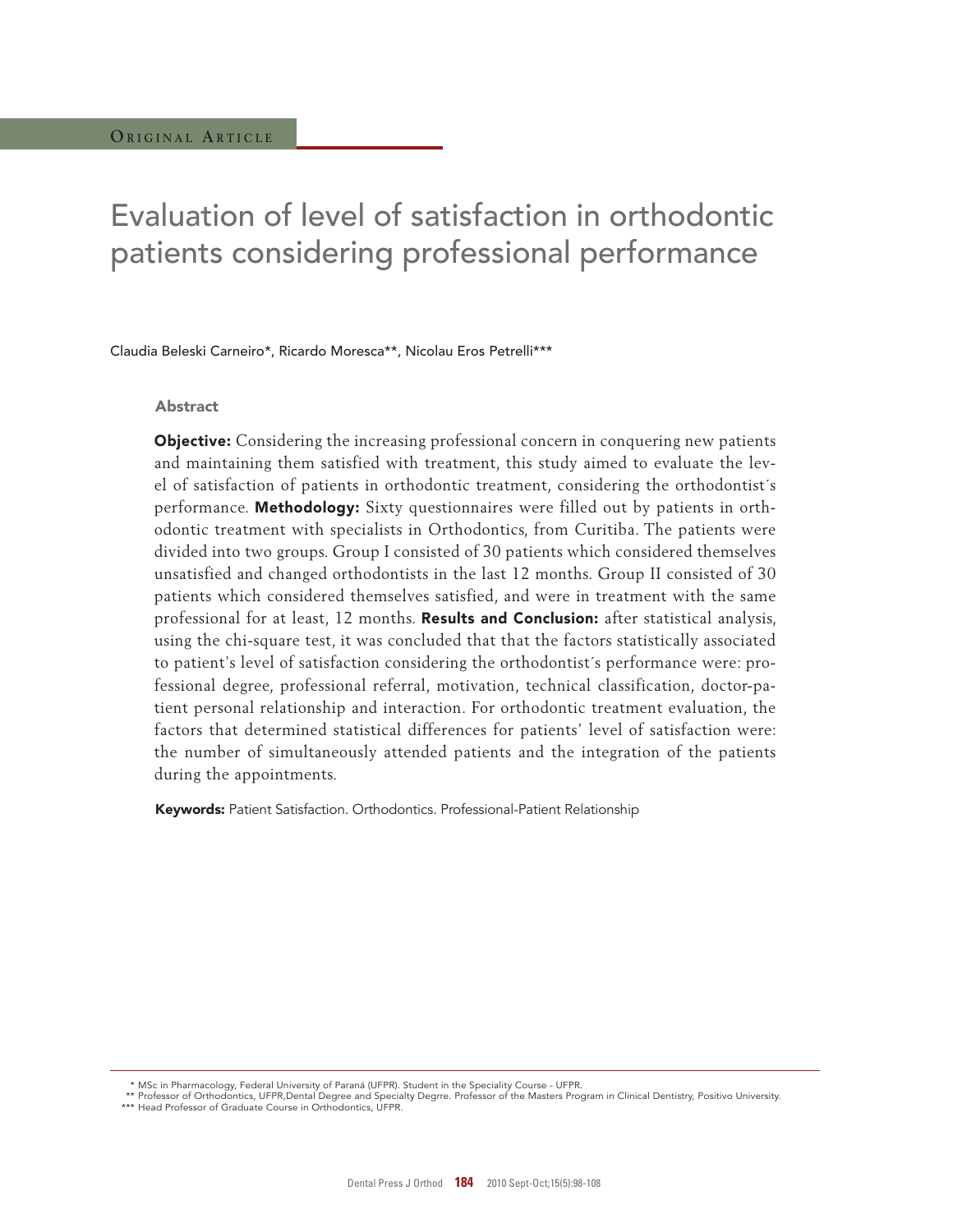## **INTRODUCTION**

Considering the growing concern of professionals in acquiring new patients and keep them satisfied with orthodontic treatment carried out this study is to identify the main factors responsible for the satisfaction of patients in treatment in relation to professional performance.

In Orthodontics, there is emerging interest in the study of expectations and patient satisfaction.25However, it is difficult to quantify them, the need to consult patients and the review by the protracted nature of orthodontic treatment, the results of which involve complex functional and aesthetic components. What, then, that would influence perceptions of patient satisfaction with orthodontic treatment and also with the professional's performance? This is an important issue to unravel the psychological universe of the patient, responsible for integration or not the clinical environment.

According to Bos et  $al^{6,7}$  professionals agree on the importance of gaining and maintaining the patient's cooperation to ensure the success of treatment. When the patient's expectations are not understood, there may be dissatisfaction, demotivation and even withdrawal of orthodontic treatment.<sup>14</sup> Was the relationship professional / patient the most important motivating factor to ensure patient satisfaction?

For Sinha et al,<sup>29,30</sup> the lack of professional efficiency in exposing the problems inherent in the case could lead to a mismatch of information. Professionals should focus more on the quality of care, their personalities, their attitudes and professional competence, so that the end of orthodontic treatment, the objectives are achieved personal satisfaction and professional satisfaction of the patient's orthodontist. $2,3$ 

When a professional acts calmly, assuring safety to the patient, that will rely on the professional choice. You must provide adequate information about treatment, show interest in helping the patient to gain her satisfaction.

#### Orthodontics and Quality of Life

The Orthodontic treatment, more thand improving the quality of life, can bring to physical, psychological and social changes.5,12,17 Few studies explore such issues or, as the pain and discomfort that may occur during treatment, affect quality of life of patients. A better understanding of the impact of orthodontic treatment on quality of life is important for many reasons.<sup>23</sup>

According to Zhang et al,<sup>33,34</sup> when patients are aware of the treatment's consequences, such as discomfort, develop more realistic expectations, which may help them to encourage cooperation during treatment. In addition, the patient can do a more detailed analysis of the benefits and effectiveness of orthodontic treatment.<sup>8</sup>

## Professional Relations / Patient

The dialogue with the patient favors the understanding of their reactions during orthodontic treatment. To this end, the professional should try a variety of strategies to achieve the desired level of patient cooperation (Fiillingim and Sinha; Maltagliati and Montes.13,18,19-22 To Turbill et al, $31$  the treatment goals should be detailed to motivate patients and to avoid patient dissatisfaction. The professional should use a vocabulary that can be understood by patients and their caregivers.

Thus, in this study through a questionnaire, we sought to determine the factors related to satisfaction level of patients in orthodontic treatment, given in relation to the orthodontist and the treatment itself.

# MAtERIAL AnD MEtHODS

There were few professionals who have allowed the use of the questionnaire to their patients in Curitiba-PR; average 35 patients were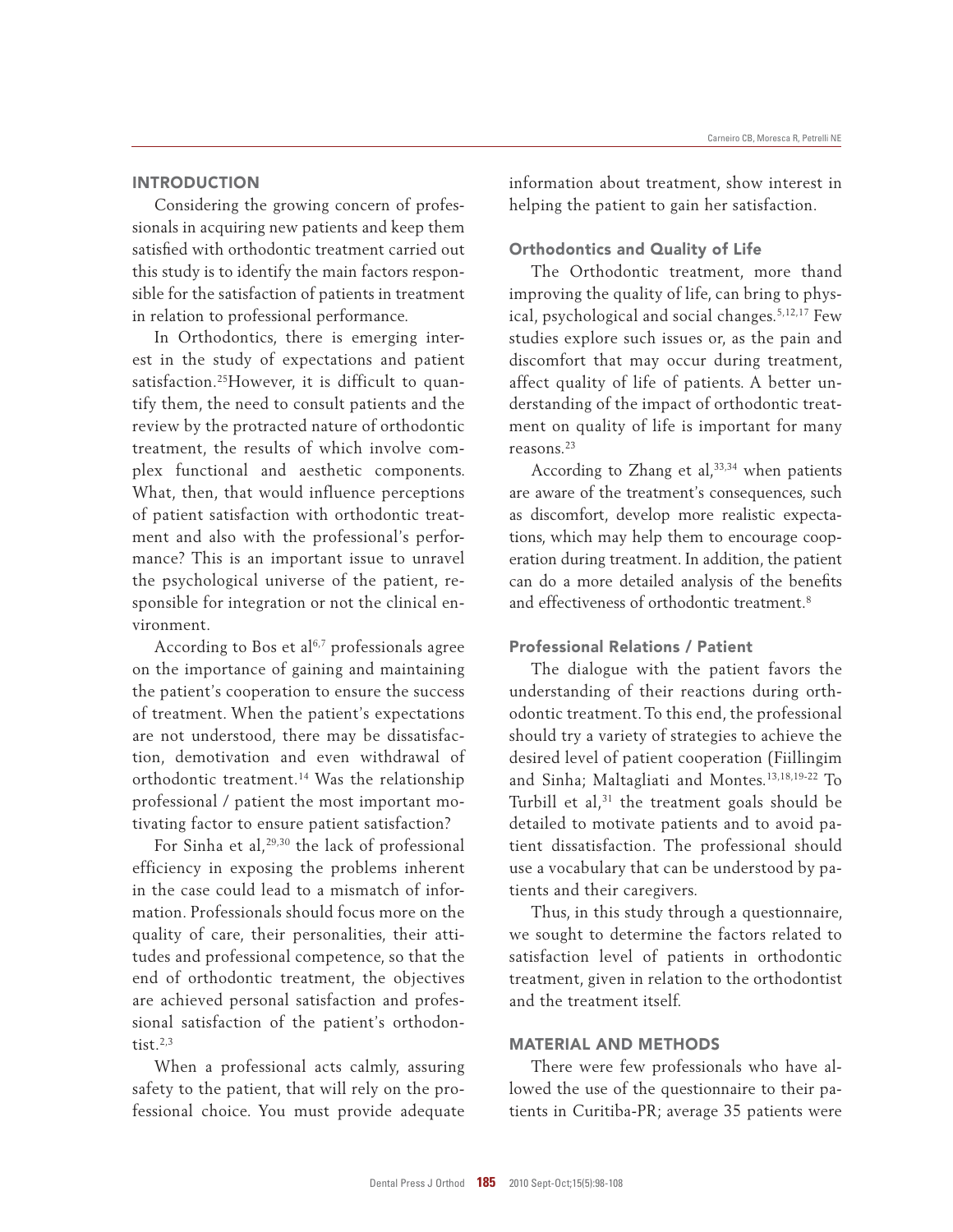interviewed in each professional. Other professionals were interviewed, but did not allow access to their pacientes.In this way, we analyzed three hundred and twenty sheets of questionnaires filled by patients in orthodontic treatment, from 16 years of age, in Curitiba-PR. This age limit subtends the presence of capacity to formulate questions and the establishment of the maturity of the patients in the study. The maximum age of sample participants was 43 years and the mean age of patients was 28 years.

The choice of patients to answer to the questionnaires was random, in the office of ten profissionais specialists in orthodontics, which allowed access to their patients. Within professional s, participants were six male and four female.To a better Mais Top Downloadsunderstanding of the results, the questionnaire was divided into two parts (Table 1):

- » Assessment on the professional-total of eleven questions that were related specifically to the analysis of the patients interviewed in relation to the professionals who treated them. At no time was any comment from the interviewer on the professional;
- » Assessment in relation to orthodontic treatment, a total of six questions that were related to the conduct and expectations of orthodontic treatment by the clinician. To ensure confidentiality of the sample components, questionnaires were delivered in an envelope without any identification and sealed after filling.

## Sample

For analysis and comparison of results, the sample was divided into two groups:

GROUP 1 (DISSATISFIED): Included 30 patients who considered themselves dissatisfied with the performance of the profissional who did the previous treatment, and for this reason they moved to another professional. These patients answered the questionnaire in accordance with the professional and prior treatment. No reference was made to the current treatment. The composition of this group included 18 females and 12 males, ages ranged from 16 to 40 years.

GROUP 2 (SATISFIED): This group was initially composed of 290 patients in orthodontic treatment, but to obtain a statistical parity, were eliminated invalid questionnaires (filled out incorrectly or incompletely), and randomly selected 30 questionnaires were . These patients were undergoing orthodontic treatment for over a year with the same professional. In this group only participated in the patients satisfied with treatment. Those patients who were more than a year in treatment, but dissatisfied with the choice of professional, do not participated of the sample. The composition of this group included 16 females and 14 males, ages ranged from 16 to 43 years.

#### Data Collection

The questionnaire allowed each patient to check one of three alternatives, each of 17 objective questions. The patients completed the questionnaire in the waiting rooms of clinics orthodontics. They were aware that the information collected was confidential (Statement of Consent) and be unavailable to anyone except the researchers. The questions are presented in Table 1.

## Statistical Analysis

Resorted to descriptive analysis of data through charts and graphs. To test the hypothesis at work, we used the nonparametric test Chi-Square ". The significance level was 5%  $(0.05)$ .

#### RESULTS

Tables 1 and 2 (on the professional assessment) and 3 and 4 (evaluation in relation to orthodontic treatment) described the results obtained.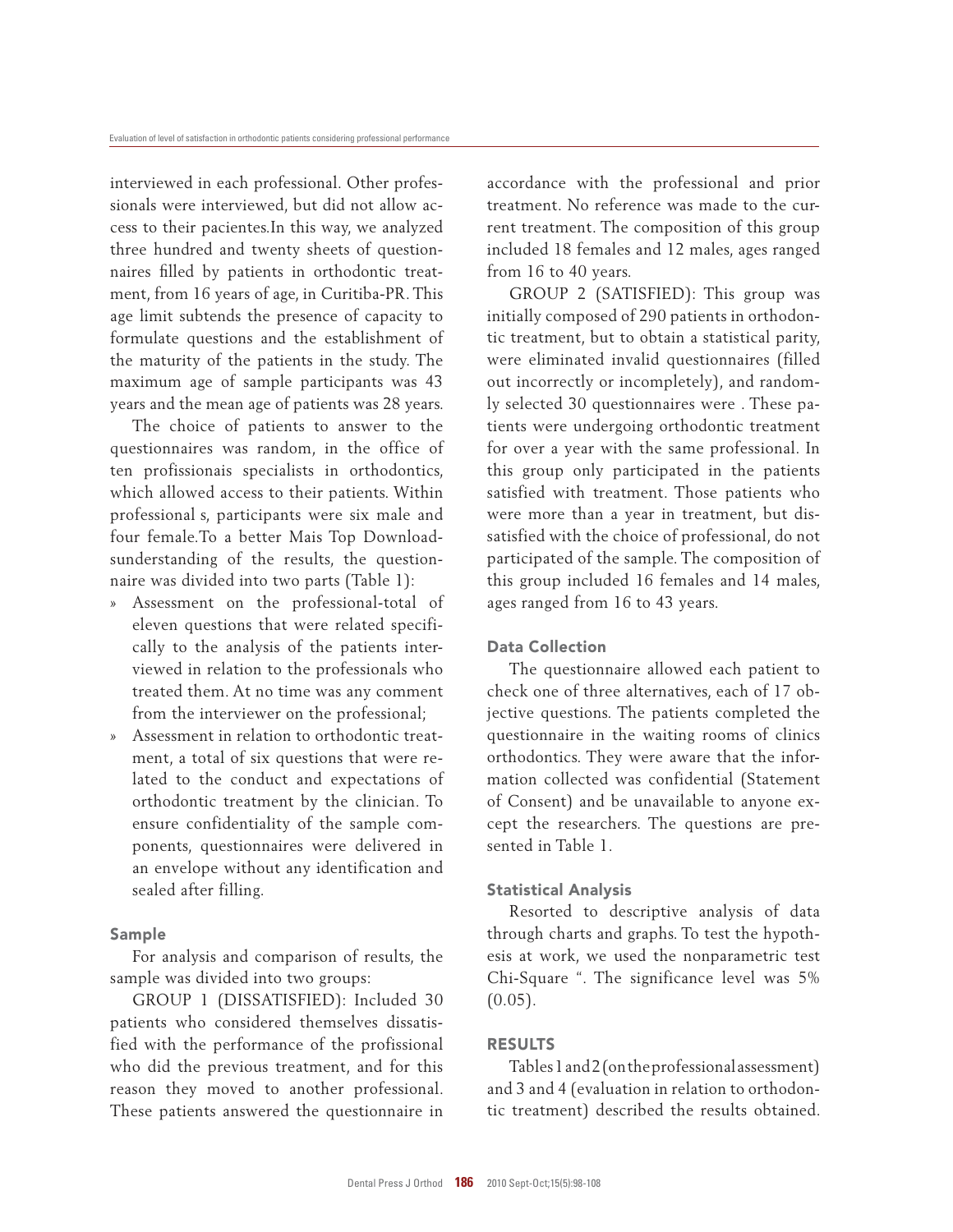#### QUESTIONNAIRE TO PATIENTS

| Sex:<br>Age:                                                                                                                                                                              |                                                                                                                                                                                        |  |  |  |  |
|-------------------------------------------------------------------------------------------------------------------------------------------------------------------------------------------|----------------------------------------------------------------------------------------------------------------------------------------------------------------------------------------|--|--|--|--|
| 1) You are in orthodontic treatment for over a year?                                                                                                                                      | a) yes<br>b) not                                                                                                                                                                       |  |  |  |  |
| 2) Are you satisfied with the choice of your orthodontist?                                                                                                                                | a) yes<br>b) not                                                                                                                                                                       |  |  |  |  |
| 3) You have moved or changed your orthodontist in the last 12 months?                                                                                                                     | a) yes<br>b) not                                                                                                                                                                       |  |  |  |  |
| 3.1) The transfer occurred because you were unhappy with the professional?                                                                                                                | a) yes<br>b) not                                                                                                                                                                       |  |  |  |  |
| Answer the questions below according to their experience with your orthodontist. If you answered YES on question 3, answer according to his experience<br>with the previous orthodontist. |                                                                                                                                                                                        |  |  |  |  |
| 4) What is the financial aspect that influenced your decision to choose the orthodontist?                                                                                                 | a) high cost of orthodontic treatment<br>b) low cost of orthodontic treatment<br>c) the cost of treatment did not influence                                                            |  |  |  |  |
| 5) The environment of the office (waiting room, clinic) influenced the choice of orthodontist?                                                                                            | a) yes<br>b) not                                                                                                                                                                       |  |  |  |  |
| 6) The title of the orthodontist (specialist, master or doctor), influenced the choice of the<br>professional?                                                                            | a) yes<br>b) not                                                                                                                                                                       |  |  |  |  |
| 7) Would you recommend your orthodontist to your friends, relatives?                                                                                                                      | a) yes<br>b) not                                                                                                                                                                       |  |  |  |  |
| 8) Who do your clinical care?                                                                                                                                                             | a) the orthodontist<br>b) the auxiliary                                                                                                                                                |  |  |  |  |
| 9) You're motivated by his orthodontist (hygiene, use of accessories)?                                                                                                                    | a) yes<br>b) not                                                                                                                                                                       |  |  |  |  |
| 10) How do you rate the information that you transmit your orthodontist?                                                                                                                  | a) educational<br>b) punitive<br>c) rude                                                                                                                                               |  |  |  |  |
| 11) How do you feel during the consultations?                                                                                                                                             | a) the integrated office environment<br>b) moved<br>c) do not care about this relationship                                                                                             |  |  |  |  |
| 12) How many patients are treated simultaneously during their consultations?                                                                                                              | a) one<br>b) two<br>c) more than two                                                                                                                                                   |  |  |  |  |
| 13) Your the orthodontist recognize you by the name?                                                                                                                                      | a) yes<br>b) not<br>c) sometimes                                                                                                                                                       |  |  |  |  |
| 14) Have you had any financial problems with your orthodontist?                                                                                                                           | a) yes<br>b) not                                                                                                                                                                       |  |  |  |  |
| 15) When you have any criticisms or suggestions to your orthodontist:                                                                                                                     | a) my orthodontist never accepts my criticism and<br>suggestions<br>b) I have no opportunity to make comments and<br>suggestions<br>c) I am free to make criticisms and<br>suggestions |  |  |  |  |
| 16) How do you rate your personal relationship with your orthodontist?                                                                                                                    | a) very good<br>b) good<br>c) poor                                                                                                                                                     |  |  |  |  |
| 17) How do you rate your orthodontist technically?                                                                                                                                        | a) good<br>b) very good<br>c) poor                                                                                                                                                     |  |  |  |  |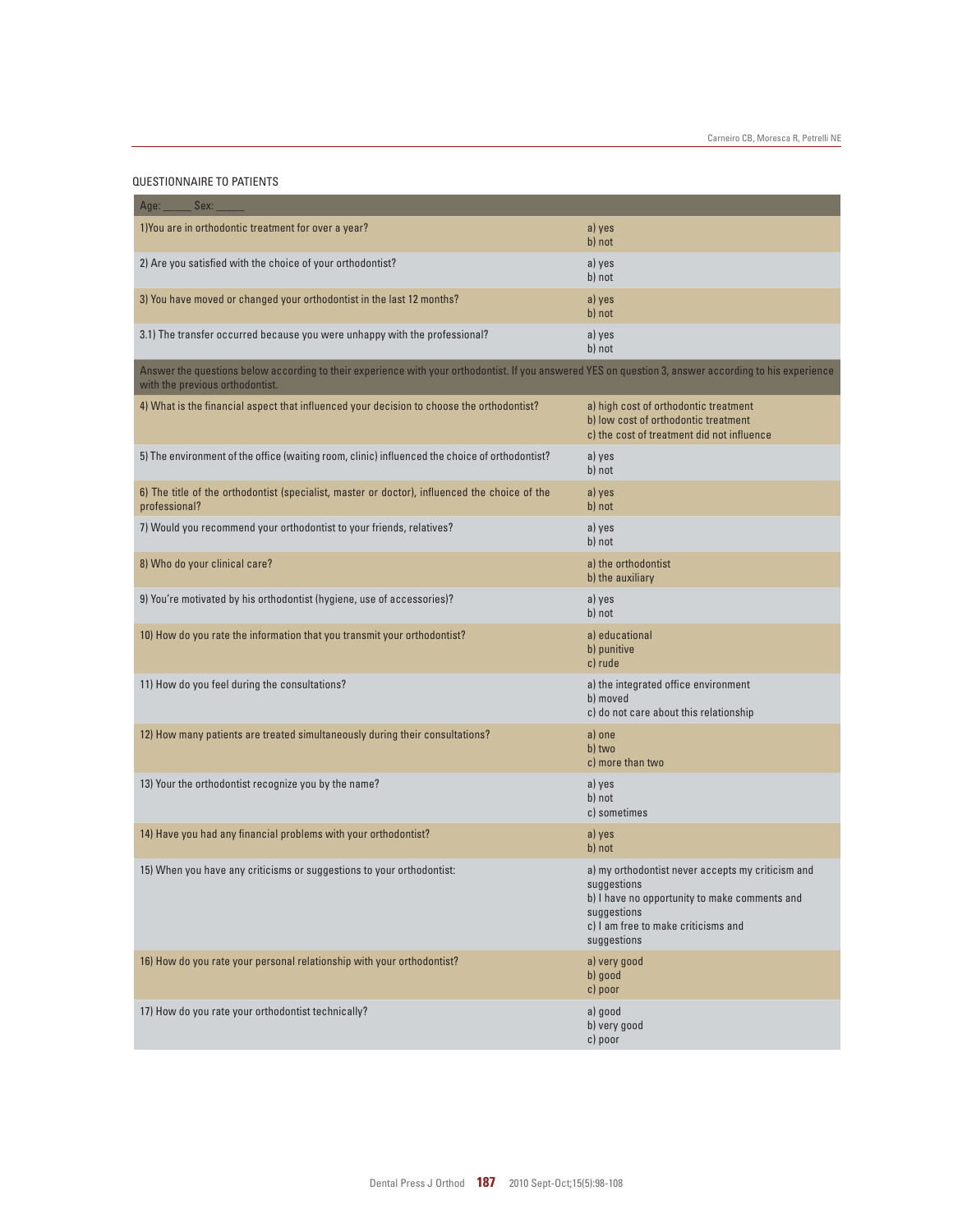| <b>DATA</b>                                                        |                                   |                 | GROUP 1 (n=30)<br>(dissatisfied) |                | <b>GROUP 2</b><br>(satisfied)<br>$(n=30)$ |                | <b>TOTAL</b><br>$(n=60)$ |
|--------------------------------------------------------------------|-----------------------------------|-----------------|----------------------------------|----------------|-------------------------------------------|----------------|--------------------------|
|                                                                    |                                   | N <sub>0</sub>  | $\frac{0}{0}$                    | N <sub>0</sub> | $\frac{0}{0}$                             | N <sub>0</sub> | $\frac{0}{0}$            |
| Satisfied with the                                                 | yes                               | $\mathbf{0}$    | $\mathbf{0}$                     | 30             | 100                                       | 30             | 50                       |
| professional's choice?                                             | no                                | 30              | 100                              | $\mathbf{0}$   | $\mathbf{0}$                              | 30             | 50                       |
| Transferred to a profissional?                                     | yes                               | 30              | 100                              | $\pmb{0}$      | $\pmb{0}$                                 | 30             | 50                       |
|                                                                    | no                                | $\mathbf{0}$    | $\mathbf{0}$                     | 30             | 100                                       | 30             | 50                       |
| Influence of titles<br>to choose?                                  | yes                               | 17              | 56,7                             | 27             | 90                                        | 44             | 73,3                     |
|                                                                    | no                                | 13              | 43,3                             | 3              | 10                                        | 16             | 26,7                     |
| Recommend the                                                      | yes                               | $\mathbf{0}$    | $\mathbf{0}$                     | 30             | 100                                       | 30             | 50                       |
| professional?                                                      | no                                | 30              | 100                              | $\pmb{0}$      | $\mathbf{0}$                              | 30             | 50                       |
| Are you motivated by the                                           | yes                               | 9               | 30                               | 26             | 86,6                                      | 35             | 58,3                     |
| professional?                                                      | no                                | 21              | 70                               | $\overline{4}$ | 13,4                                      | 25             | 41,7                     |
|                                                                    | educational                       | 17              | 56,7                             | 23             | 76,6                                      | 40             | 66,6                     |
| Information supplied:                                              | punitive                          | 8               | 26,7                             | 5              | 16,6                                      | 13             | 21,6                     |
|                                                                    | rude                              | 5               | 16,6                             | $\overline{2}$ | 6,8                                       | $\overline{7}$ | 11,8                     |
| Professional recognize you                                         | yes                               | 21              | 70                               | 28             | 93,3                                      | 49             | 81,6                     |
| by the name?                                                       | no                                | 9               | 30                               | $\overline{2}$ | 6,7                                       | 11             | 18,4                     |
| <b>Existence of financial</b><br>problem with the<br>professional? | yes                               | 11              | 63,3                             | 3              | 10                                        | 14             | 23,4                     |
|                                                                    | no                                | 19              | 36,7                             | 27             | 90                                        | 46             | 76,6                     |
| <b>Criticisms or suggestions:</b>                                  | The orthodontist never<br>accepts | $\overline{7}$  | 23,3                             | $\mathbf{1}$   | 3,4                                       | 8              | 13,3                     |
|                                                                    | I have no<br>opportunity to       | 18              | 60                               | $\overline{4}$ | 13,3                                      | 22             | 36,7                     |
|                                                                    | I have freedom to present         | $5\phantom{.0}$ | 16,7                             | 25             | 83,3                                      | 30             | 50                       |
| Relationship with the<br>professional:                             | very good                         | $\bf{0}$        | $\mathbf{0}$                     | 20             | 66,6                                      | 20             | 33,3                     |
|                                                                    | good                              | $\overline{4}$  | 13,3                             | 10             | 33,4                                      | 14             | 23,4                     |
|                                                                    | bad                               | 26              | 86,7                             | $\pmb{0}$      | $\mathbf{0}$                              | 26             | 43,3                     |
|                                                                    | good                              | 12              | 40                               | 18             | 60                                        | 30             | 50                       |
| <b>Technical Rating:</b>                                           | very good                         | $\overline{2}$  | 6,7                              | 12             | 40                                        | 14             | 23,3                     |
|                                                                    | bad                               | 16              | 53,3                             | $\bf{0}$       | $\mathbf{0}$                              | 16             | 26,7                     |

#### TABLE 1 - Percentage distribution of group study in relation to the professional.

TABLE 2 - Test result used in comparison of groups with respect to the professional.

| Questions                                          | <b>Test result</b> | Table value |
|----------------------------------------------------|--------------------|-------------|
| <b>Profissional's titles</b>                       | 8,523              | p<0,05      |
| Would you recommend the professional               | 60                 | p<0.05      |
| Do you feel encouraged?                            | 19.817             | P < 0.005   |
| The information transmitted                        | 2,878              | p > 0,1     |
| The professional recognizes the name               | 5,455              | p > 0,1     |
| Had financial problems                             | 5,962              | p > 0,1     |
| The professional accepts criticism and suggestions | 26,823             | p<0.005     |
| Personal relationship with the professional        | 48.571             | p<0.005     |
| Technical classification of professional           | 24,343             | p<0.005     |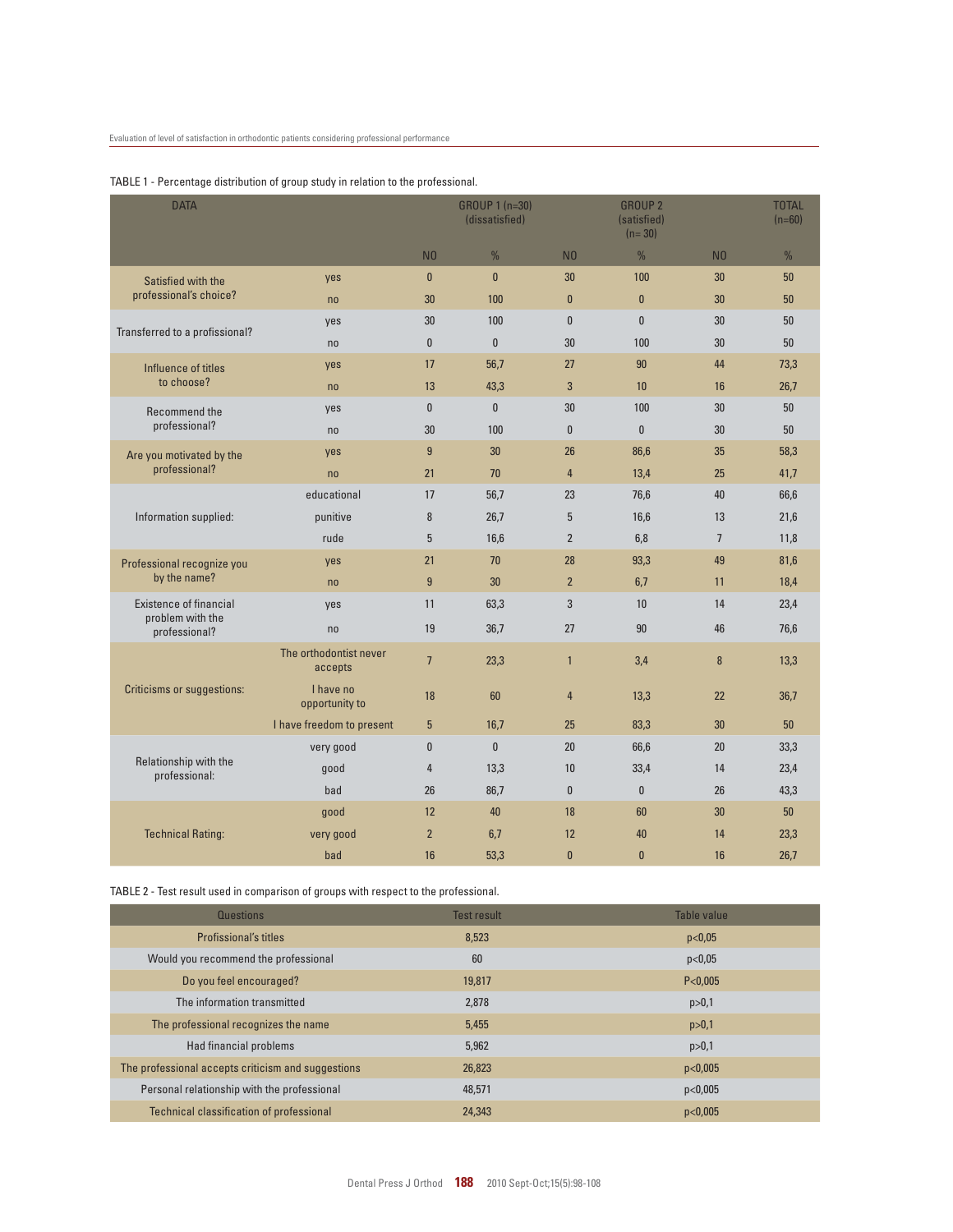| <b>DATA</b>                                                 |                                      | <b>GROUP1</b> |                | <b>GROUP 2</b> |                | <b>TOTAL</b>    |  |
|-------------------------------------------------------------|--------------------------------------|---------------|----------------|----------------|----------------|-----------------|--|
|                                                             |                                      | $(n=30)$      | $(n=30)$       |                | $(n=60)$       |                 |  |
|                                                             | N <sub>0</sub>                       | $\frac{0}{0}$ | N <sub>0</sub> | $\frac{0}{0}$  | N <sub>0</sub> | $\frac{0}{0}$   |  |
| Are you in orthodontic treatment for over a year?           |                                      |               |                |                |                |                 |  |
| $.$ yes                                                     | 30                                   | 100           | 30             | 100            | 60             | 100             |  |
| $\cdot$ no                                                  | $\bf{0}$                             | $\bf{0}$      | $\mathbf{0}$   | $\mathbf{0}$   | $\mathbf{0}$   | $\mathbf{0}$    |  |
| Financial aspect that influenced the choice of professional |                                      |               |                |                |                |                 |  |
| .• High cost of<br>treatment                                | $\overline{2}$                       | 6,7           | $\overline{4}$ | 13,4           | $6\phantom{1}$ | 10 <sup>1</sup> |  |
| • Low cost of<br>treatment                                  | 8                                    | 26,7          | $\overline{2}$ | 6,6            | 10             | 16,7            |  |
| • the cost did not<br>influence                             | 20                                   | 66,6          | 24             | 80             | 44             | 73,3            |  |
| The office environment has influenced the decision choice   |                                      |               |                |                |                |                 |  |
| • yes                                                       | 16                                   | 53,3          | 23             | 76,6           | 39             | 65              |  |
| $\bullet$ no                                                | 14                                   | 46,7          | $\overline{7}$ | 23,4           | 21             | 35              |  |
|                                                             | How do you feel during consultations |               |                |                |                |                 |  |
| • Integrated<br>environment                                 | $\overline{4}$                       | 13,3          | 25             | 83,3           | 29             | 48,3            |  |
| · displaced                                                 | 18                                   | 60            | $\mathbf{1}$   | 3,3            | 19             | 31,7            |  |
| • not care                                                  | 8                                    | 26,7          | $\overline{4}$ | 13,4           | 12             | 20              |  |
| How many patients are seen during the consultations?        |                                      |               |                |                |                |                 |  |
| $•$ one                                                     | $5\phantom{.0}$                      | 16,7          | 16             | 53,3           | 21             | 35              |  |
| $\bullet$ two                                               | 19                                   | 63,3          | 12             | 40,1           | 31             | 51,6            |  |
| • more than two                                             | $6\phantom{1}$                       | 20            | 2 <sup>2</sup> | 6,6            | 08             | 13,4            |  |
| Clinical work done by:                                      |                                      |               |                |                |                |                 |  |
| • orthodontist                                              | 16                                   | 53,3          | 22             | 73,3           | 38             | 63,3            |  |
| · dental assistants                                         | 14                                   | 46,7          | $\bf 8$        | 26,7           | 22             | 36,7            |  |

TABLE 3 - Percentage distribution of study group with respect to orthodontic treatment.

TABLE 4 - Test results used in comparison of groups with respect to orthodontic treatment.

| Questions                                | Test result | Table value |
|------------------------------------------|-------------|-------------|
| Cost of treatment                        | 4,631       | p > 0.5     |
| Office's environment                     | 1,795       | p > 0,5     |
| How do you feel during the consultations | 31,750      | p<0,005     |
| How many patients are treated            | 9,343       | p<0,05      |
| Who does care clinical                   | 2,583       | p > 0,1     |

#### **DISCUSSION**

In discussing the work, those questions statistically significant were considered, analyzing and formulating plausible conclusions when comparing patients who considered themselves satisfied, and patients who thought they were dissatisfied with the performance of the orthodontist. For a better use of data obtained in this study, the results were discussed in threads.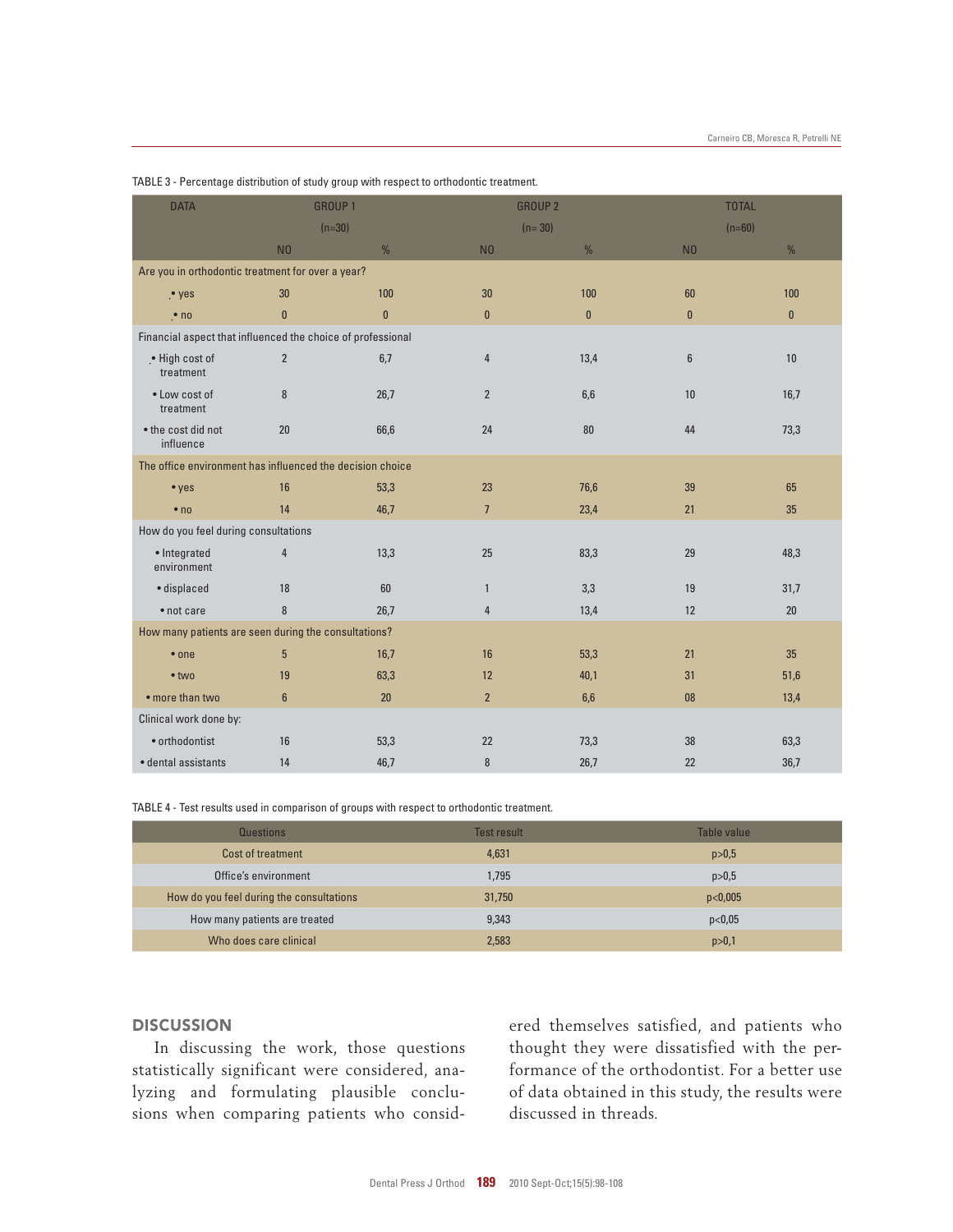#### **Titles**

Regarding the title of the professional, were statistically significant differences between groups. More than half of professionals chosen by the dissatisfied patients had an extensive resume. The results suggest that not only experienced a curriculum to ensure patient satisfaction. Other factors are involved, especially the ability to have a good relationship with the patient.

According to Richter et al,<sup>24</sup> and the results achieved, another factor responsible for a patient stays in treatment with the same professional is your satisfaction with the conduct of treatment. Valle,<sup>32</sup> determined that patients value the professional expertise and are seeking information against being fooled by professionals without adequate training.

#### Recommendation of professional

Considering the recommendation of the professional, were statistically significant differences between groups. Table 2 showed the distrust of patients who consider themselves unhappy, to recommend the professional to friends and relatives, doubting the benefits and results achieved by the treatment they could provide. On the other hand, it is clear the recommendation made by the patients who considered themselves happy, because it would indicate the professional to friends and relatives. Thus, it is noted that patient satisfaction was also determined by the indication of the professional to friends and relatives. For Morgenstern et al,<sup>20</sup> a survey of students and teachers of Orthodontics, the main referral source for patients are the patients themselves (89.3%).

#### Nature of the information provided

Regarding the nature of the information provided, there were no statistically significant differences between groups. The majority of respondents in this study (both those who considered themselves satisfied as those who considered themselves dissatisfied) claimed to have received educational information by the clinician. This means an average of great concern to professionals in guiding patients during orthodontic treatment.

The transmission of knowledge is an obligation of the professional, but according to our results, it is not a determinant of patient satisfaction. Patients prefer to receive educational information, which influenced the cooperation during treatment. Gerbert et al,<sup>15</sup> assessed professional qualities that patients value. The authors showed that the technical competence, friendliness, courtesy and ability to inform patients about procedures, were very well evaluated by patients.

## Patient care

One of the simplest characteristics of human relationships is the recognition of another person by name. In this study, the professional name recognized by most patients in both groups. This suggests that the professional / patient relationship is improving today, despite the presence of clinics that offer various professionals, in which the patient is treated by different people or in an environment where two or more patients are treated simultaneously.

Although no statistical difference between groups, the numerical difference was observed in patients who thought they were dissatisfied. Almost a third of these patients reported that nurses do not recognize them by name. For Cross and Cruz<sup>11</sup> probably this is due to the large turnover of patients, present in these clinical professionals, making difficult the task of differentiating them, especially when one considers the large clinics, which are currently booming. When patients realize that health professionals have forgotten your name, you are disappointed, less satisfied, less collaborate with the instructions required. Sinha et al<sup>29</sup> for the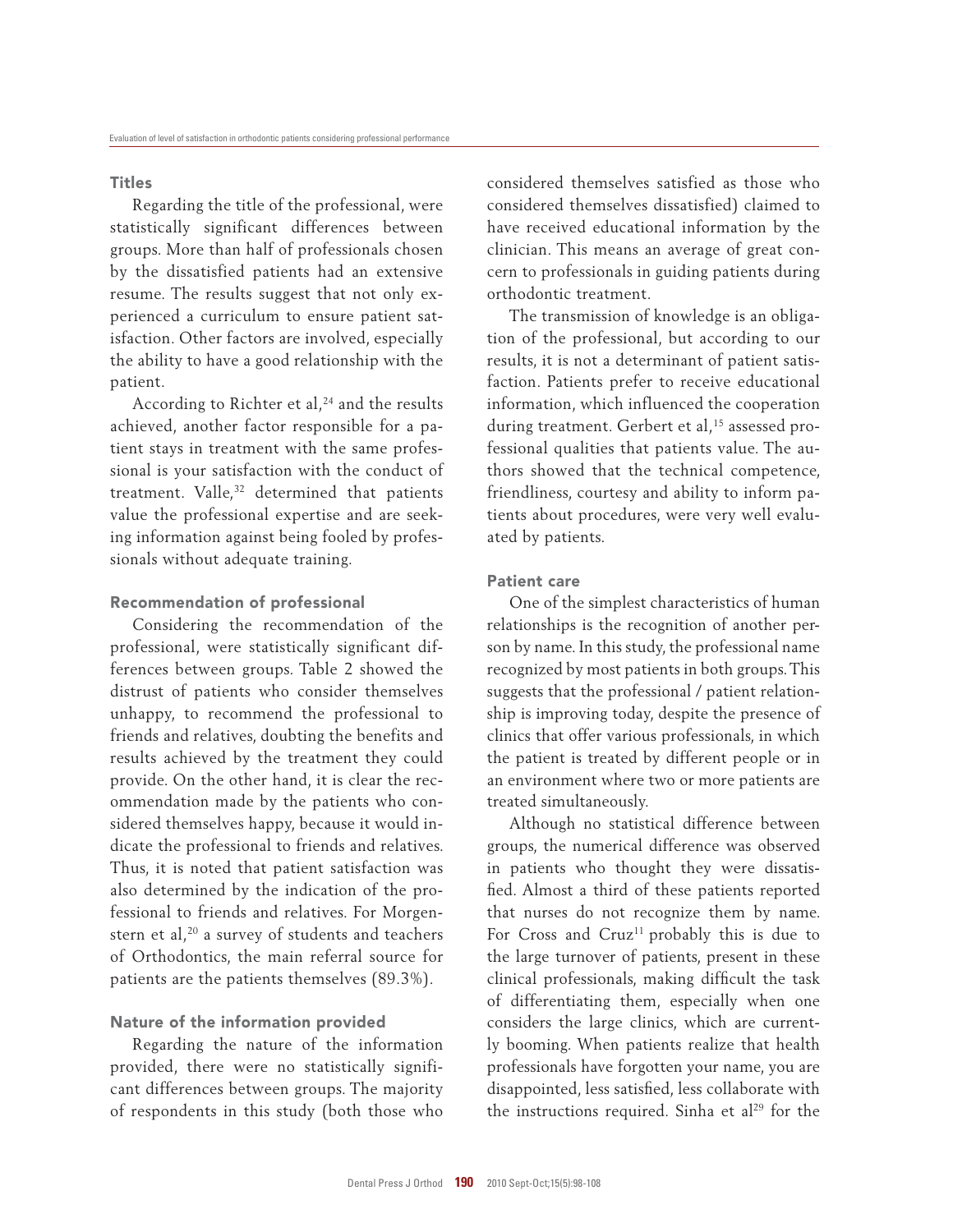psychological impact of a dissatisfied patient may manifest through higher anxiety, less cooperation and eventually poor orthodontic results.

#### Financial aspect

For most patients who consider themselves unhappy, the cost of treatment did not influence the professional's choice. Supposedly, for these patients, the professional choice could satisfy their aesthetic needs functional and emotional, related to orthodontic treatment. However, most of these patients was not successful in the professional's choice, so that transferred to another specialist.

Informally, it is observed in clinical practice that patients with financial problems becomes disinterested collaborating with the occupation. Similarly, the orthodontist also discouraging to give his utmost in the query. This ultimately compromises the outcome of orthodontic treatment.

Other factors such as failure to communicate with patients, lack of integration in the office setting due to little time for consultation or impatience of the professional, were probably responsible for the dissatisfaction and transfer of these patients. To Atta<sup>4</sup> in Orthodontics, the tendency is for professionals seeking to treat more patients in less time and at a lower cost, but with favorable results to the professional and patient. The efficiency in clinical care allows the maximization of financial return to the professional.

# Professional interactions and patient

With the acceptance of criticism and suggestions by the professional, were statistically significant differences between groups. In this study, among patients who thought they were dissatisfied, 60% had no freedom to express opinions and suggestions. This suggests a failure of communication that existed in more than half of the professionals who had transferred patients. This fact serves to alert professionals to spend more time cultivating a personal relationship with the patient.

The present study showed that the ability to hear and heed the suggestions of the patient, plus the technical skill of the trader, was important in the acquisition of patient satisfaction.

Chakraborty et al<sup>10</sup> studied the preferences of patients and professionals have determined that the preferred responded to questions from patients, arguing about uncertainty, helping to overcome them. The communication skills were considered important in ensuring patient satisfaction. In this study, the ability of professionals to accept criticism and suggestions also was one of the determinants of patient satisfaction.

# Patient's personal relationship with the professional

Considering the personal relationship between patient and professional, were statistically significant differences between groups. In the study, almost 90% of patients who thought they were dissatisfied (Table 1), had a bad relationship with the professional staff, and no patient reported having a very good relationship. These data suggest that patient satisfaction is strongly related to good personal relationship with the professional.

Abrams et al, $<sup>1</sup>$  determined that the patient</sup> does not realize is receiving a high-level treatment simply by observing the technical quality of the professional. The critical factor, an indicator of quality of care for the patient, is the psychological attention given to it (a good personal relationship with the professional's patient).

#### Technical classification of professional

Concerning the classification of the professional technique, we found statistically significant differences between groups. In this study, more than half of patients who consider them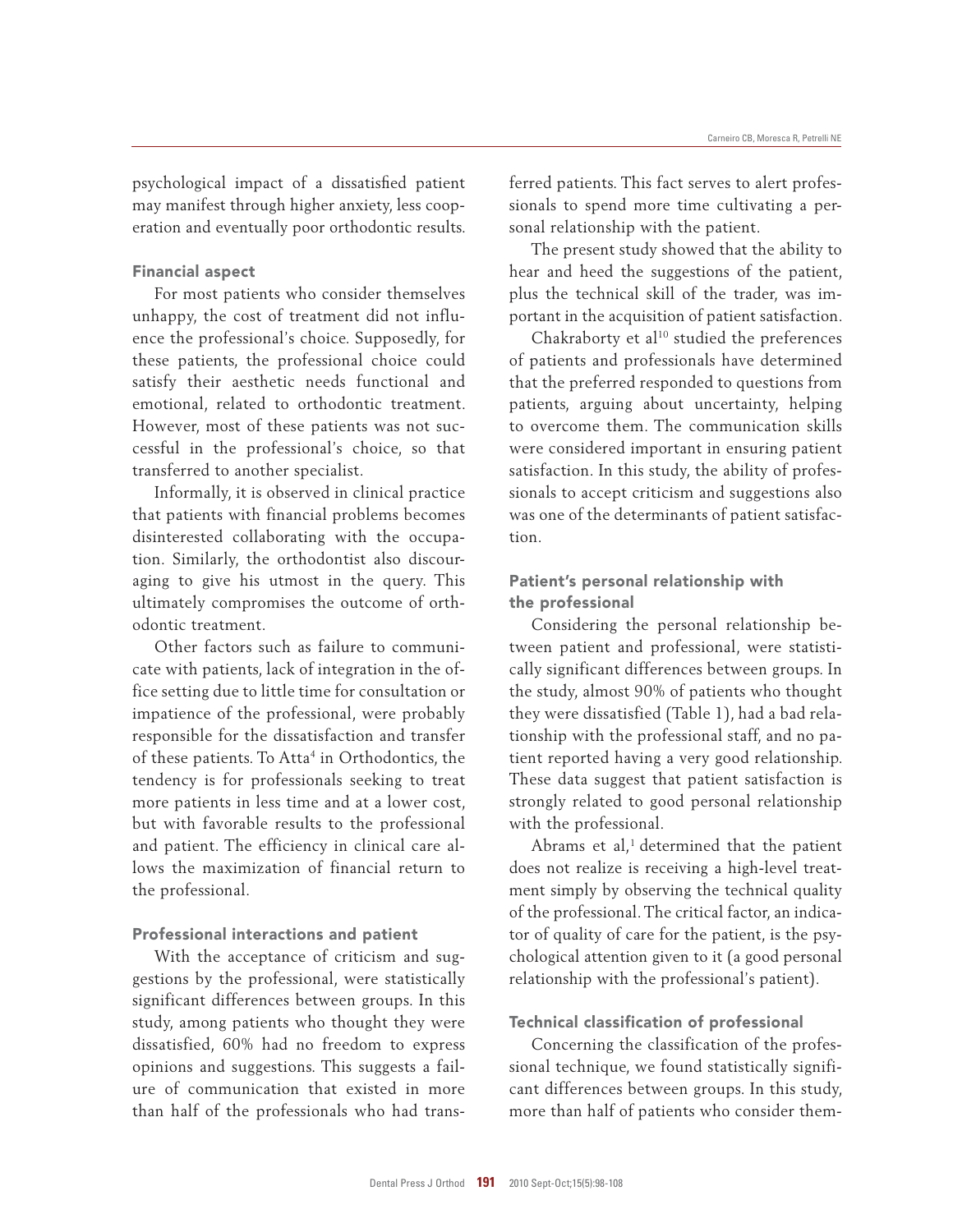selves unhappy, technically classified as poor professional, however, these patients may have been influenced by other factors to make such a classification.

Often, the lack of attention to it, plus the difficulty in expressing his opinion regarding the treatment and sense of displacement during the consultations can lead to this sort of professional. The technical classification of the professional was one of the determinants of patient satisfaction.

For Nanda and Kierl, <sup>21</sup> patients need to choose professionals who treat them with kindness, friendship and expertise. Burke and Croucher<sup>9</sup> conducted a patient survey to assess the criteria of good dental practice. The most important factors were determined by patient explanation of the procedures in the first place, sterilization and sanitation in second place and professional skills in third place. The factors that influenced the patients were less modern equipment and office setting (decor).

#### Patient motivation

Considering the motivation of patients were statistically significant differences between groups. In the present study, Table 2 showed that patient satisfaction in orthodontic treatment also depends on the motivation held by the professional. Among patients who considered themselves dissatisfied, 70% were not motivated. These professionals are not complying with their obligations, that is the motivation, guidance, encouragement of the patient.

It was evident the importance of this factor as a determinant of patient satisfaction, as nearly 90% of patients who considered themselves satisfied endorsed the actions of professionals chosen.

The concern of the professional to ensure the welfare of the patient's vital to win it. Sinha et al,<sup>29</sup> determined that when the trader does not motivate the patient, making negative criticism, is impacting negatively on patient adherence to treatment.

# Integration of the patient during consultations

There were no significant differences between groups, considering the integration of patients during consultations. In this study, 60% of dissatisfied patients felt displaced during the consultations, which suggests that these professionals often automated procedures performed, carefree in clarifying the doubts and anxieties, maintaining a poor personal relationship, resulting an unhappy patient.

Agreeing with Valle,<sup>32</sup> we observed that patients are aware of Orthodontics of what occurs in clinical applications with stringent quality and reliability of professionals in the area.

## number of patients treated simultaneously

Considering the number of patients seen at the same time were statistically significant differences between groups. In this study, more than half of patients who thought they were dissatisfied was served concurrently with another patient in clinic, this seems to suggest that the lack of attention given to the patient, due to the extra volume of patients, also contributes to patient dissatisfaction . It was evident that one of the factors responsible for patient dissatisfaction is the lack of individual attention in attendance.

The patient is starved for attention, need explanation about the progress of treatment, has doubts and insecurities that need to be addressed by the professional.

For Cross and Cruz, $<sup>11</sup>$  with the growing</sup> number of office-bearers of Orthodontics rooms with various clinical dental chairs, the trader eventually raise the number of patients in vezda quality of care.

Thus, there is devaluation of the patient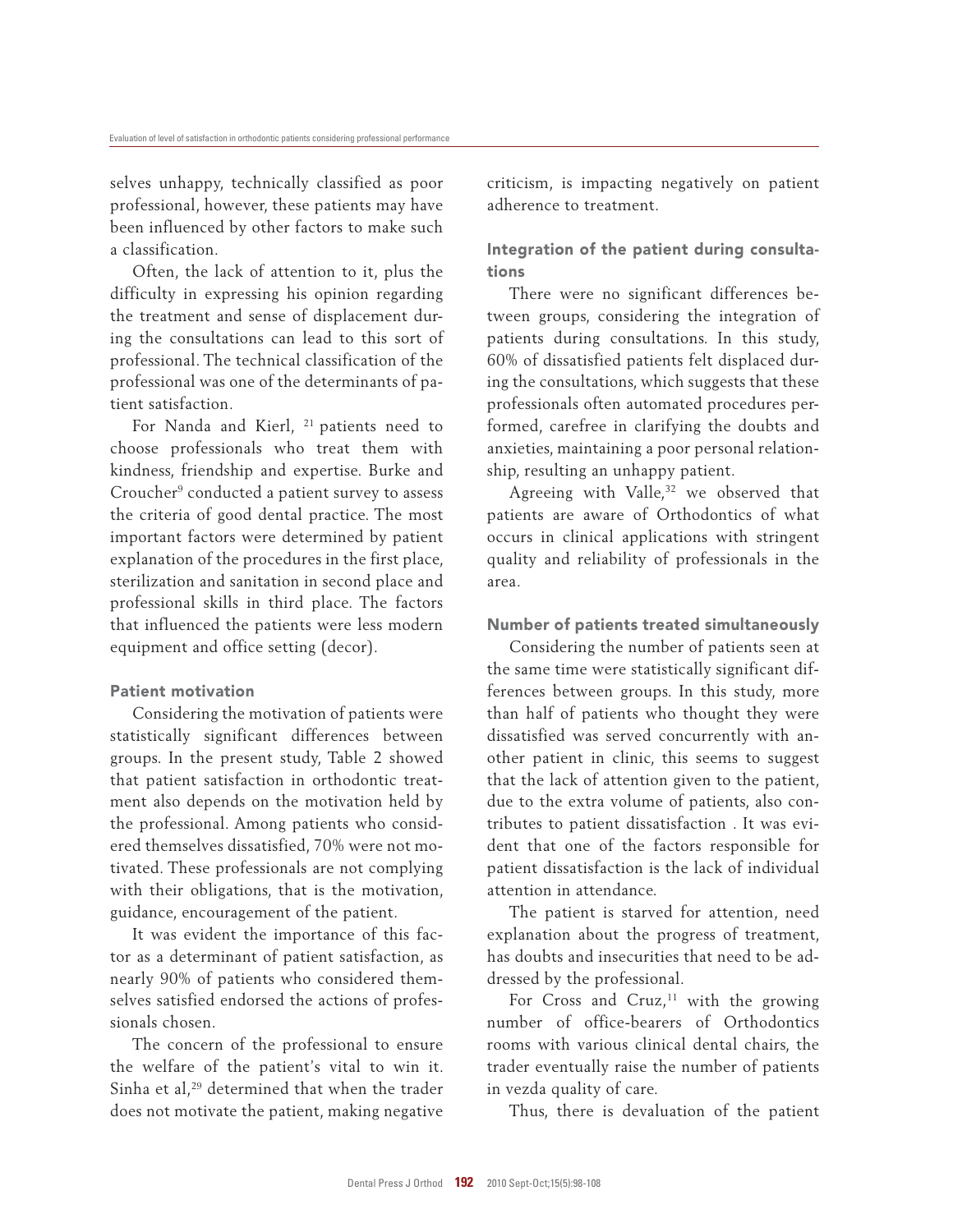/ professional involvement and patient satisfaction with the professional's performance. Orthodontic patients are demanding and require individual attention from professional, otherwise seek another professional opinion.

#### Office environment

Taking as reference the authors as Hans and Valiathan,<sup>16</sup> we observed that in the absence of a manual for assessing the quality of orthodontic appointment, patients are worth the office setting, personality and his professional team to make the choice of the specialist, although the environment the office is not one of the factors related to patient satisfaction study undertaken by us.

In this study, more than half of dissatisfied patients said it was important the office atmosphere in the choice of professionals. These patients reportedly sought benefits aesthetic, functional and psychological, when the professional's choice, based in the office setting. However, their expectations were not recognized by these professionals, who have invested in decorating the environment, new equipment and devalued the cultivation of communication skills with patients, failing to encourage you, motivate you and answer your questions.

#### Concluding Remarks

Based on the results presented and discussed, it became evident that patients' satisfaction in relation to professional performance depends essentially on the good relationship with the professional staff of the patient. When present, the good relationship ensured the integration of the patient in the clinical setting, settled the question that the patient, providing an indication of the professional and the patient's relatives and friends.

The success of the work can be measured by the level of patient satisfaction, not only in relation to results achieved with changes in the treatment of occlusion of a systematic and effective, but also on the expectations addressed. The path to excellence is the knowledge accumulated over time applied in full, willing and hard.

#### **CONCLUSIONS**

With respect to this research, it was possible to draw the following conclusions:

- The factors that were related to the level of patient satisfaction assessed by considering, in relation to the orthodontist, were: title, recommendation of professional motivation, classification technique, professional interactions and patient and personal relationship with the patient.
- » To consider the factors related to orthodontic treatment, those differences were significant at the level of patient satisfaction, were: number of patients treated simultaneously and integrating the patient during consultations.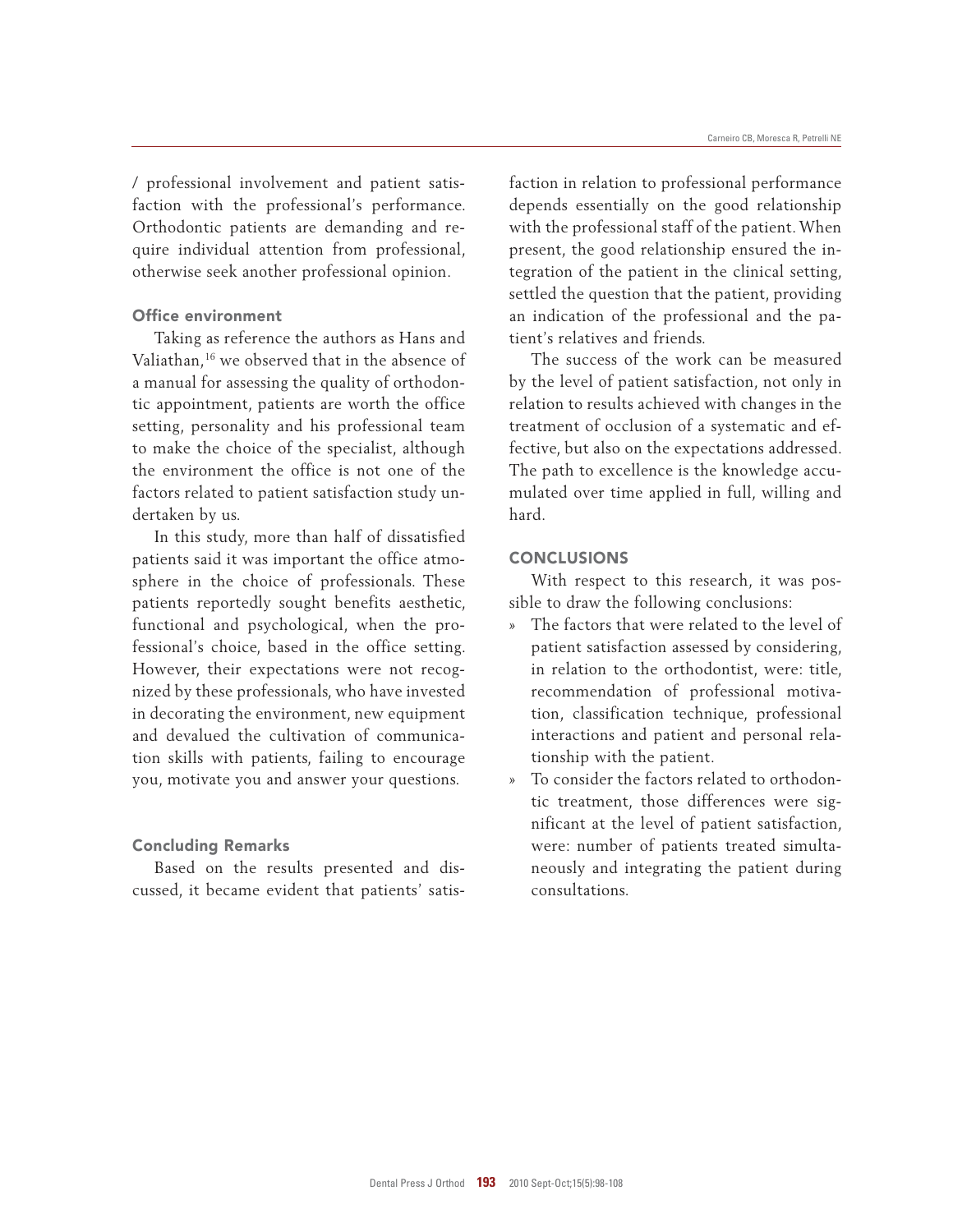#### **REFERENCES**

- 1. Abrams RA, Ayers CS, Vogt Petterson M. Quality assessment of dental restorations: a comparison by dentists and patients. Community Dent Oral Epidemiol. 1986 Dec;14(6):317-9.
- 2. Al-Omiri MK, Abu Alhaija ES. Factors affecting patient satisfaction after Orthodontic treatment. Angle Orthod. 2006 May;76(3):422-31.
- 3. Anderson R, Thomas DW, Phillips CJ. The effectiveness of out-of-hours dental services: II. Patient satisfaction. Br Dent J. 2005 Feb 12;198(3):151-6.
- 4. Atta AE. Practice efficiency: the customized treatment process. Am J Orthod Dentofacial Orthop. 2004 May;125(5):630-3.
- 5. Bondemark L, Holm AK, Hansen K, Axelsson S, Mohlin B, Brattstrom V, et al. Long-term stability of orthodontic treatment and patient satisfaction. Angle Orthod. 2007 Jan;77(1):181-91.
- 6. Bos A, Hoogstraten J, Prahl-Andersen B. Expectations of treatment and satisfaction with dentofacial appearance in orthodontic patients. Am J Orthod Dentofacial Orthop. 2003 Feb;123(2):127-32.
- Bos A, Vosselman N, Hoogstraten J, Prahl-Andersen B. Patient compliance: a determinant of patient satisfaction? Angle Orthod. 2005 Jul;75(4):526-31.
- 8. Brattström V, Ingelsson M, Aberg E. Treatment Co-operation in Orthodontic Patients. Br J Orthod. 1991 Feb;18(1):37-42.
- 9. Burke L, Croucher R. Criteria of good dental practice generated by dental practioners and patients. Int Dent J. 1996 Feb;46(1):3-9.
- 10. Chakraborty G, Gaeth GJ, Cunningham M. Understanding consumers' preferences for dental service. J Health Care Mark. 1993 Fall;13(3):48-58.
- 11. Cruz RM, Cruz CPAC. Gerenciamento de riscos na prática ortodôntica- como se proteger de eventuais problemas legais. Rev Dental Press Ortod Ortop Facial. 2008 janfev;12(1):141-56.
- 12. Feldmann I, List T, John MT, Bondemark L. Reliability of a Questionnaire Assessing Experiences of Adolescents in Orthodontic Treatment. Angle Orthod. 2007 Mar;77(2):311-7.
- 13. Fillingim RB, Sinha, PK. An Introduction to Psychologic Factors in Orthodontic Treatment: theoretical and methodological issues. Semin Orthod. 2000; 6(4):209-13.
- 14. Freeman R. A psychodynamic understanding of the dentistpatient interaction. Br Dent J. 1999 May 22;186(10):503-6.
- 15. Gerbert B, Bleecker T, Saub E. Dentists and the patients who love them: professional and patient views of dentistry. J Am Dent Assoc. 1994 Mar;125(3):264-72.
- 16. Hans MG, Valiathan M. Bobbing for Apples in the Garden of Eden. Semin Orthod. 2005 Jun;11(2):86-93.
- 17. Klages U, Sergl HG, Burucker I. Relations between verbal behavior of the orthodontist and communicative cooperation of the patient in regular orthodontic visits. Am J Orthod Dentofacial Orthop. 1992 Sep;102(3):265-9.
- 18. Maltagliati LA, Montes LAP. Análise dos fatores que motivam os pacientes adultos a procurarem tratamento ortodôntico. Rev Dental Press Ortod Ortop Facial. 2007 nov-dez;12(6): 54-60.